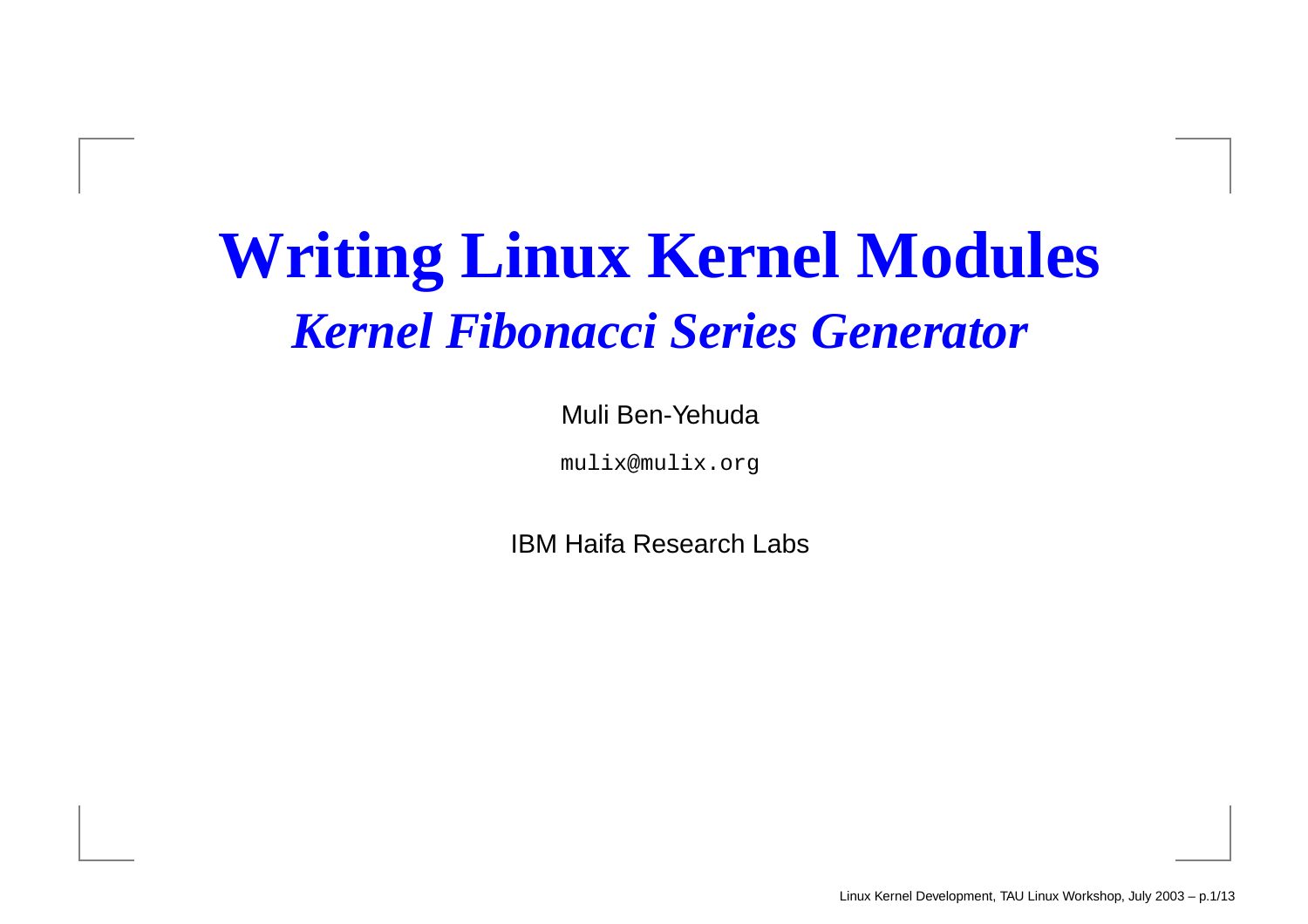### **motivation**

We already discussed in the last talk why we might want to write a Linux kernel module. Now we are going to learn how, by writing <sup>a</sup> Linux Kernel Fibonacci Series Generator.

mulix@tea:˜\$ sudo rmmod kfib mulix@tea:˜\$ sudo insmod ˜/kernel/trees/2.4.22-pre5-kfib/drivers/char/kfib.o mulix@tea:~\$ for i in 'seq 1 20'; do cat /dev/fibonacci | tr '\n' ' '; do 1 2 3 5 8 13 21 34 55 89 144 233 377 610 987 1597 2584 4181 6765 10946 mulix@tea:˜\$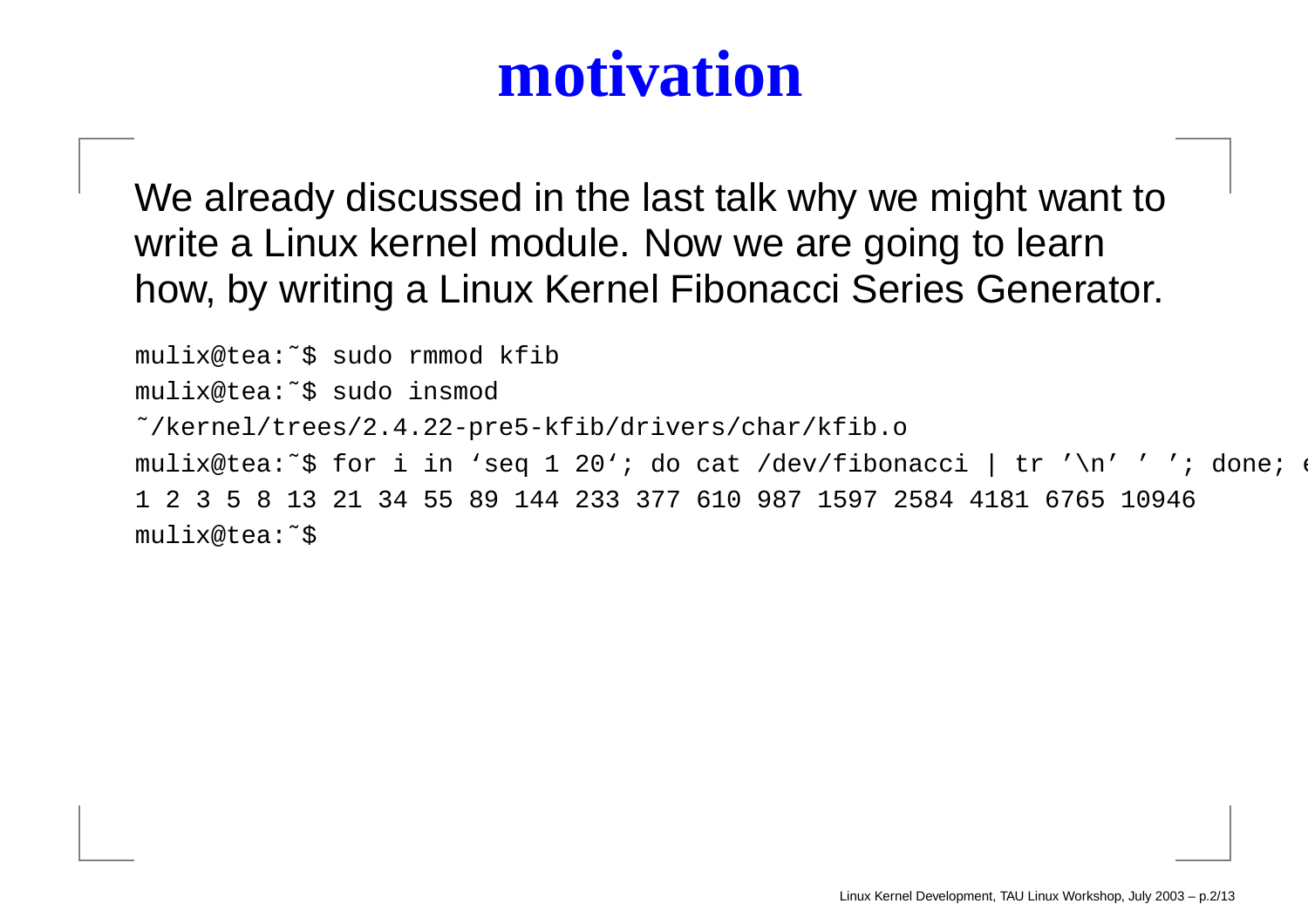### **what are kernel modules?**

- kernel modules are object files that contain kernel code
- they can be loaded and removed from the kernel during run time
- they contain unresolved symbols that are linked into the kernel when the module is loaded
- kernel modules can only do some of the things that built-in code can do - they do not have access to internal kernel symbols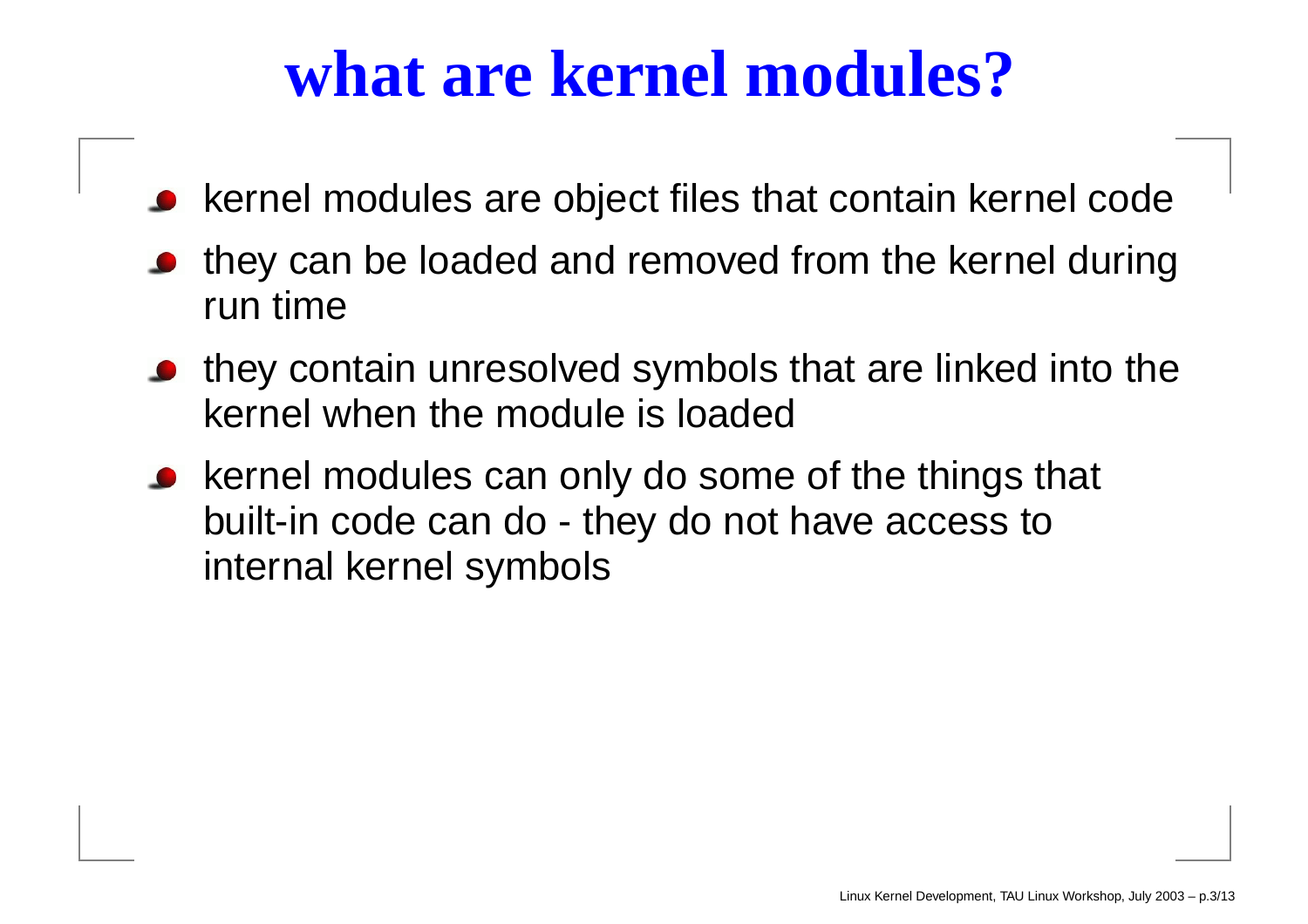#### **module utilities**

- modules are loaded via insmod(1) and modprobe(1)
- loaded modules can be listed via lsmod(1)
- modules can be removed via rmmod(1)
- modules cannot be removed while there are references to them. lsmod(1) will show <sup>a</sup> module's refcount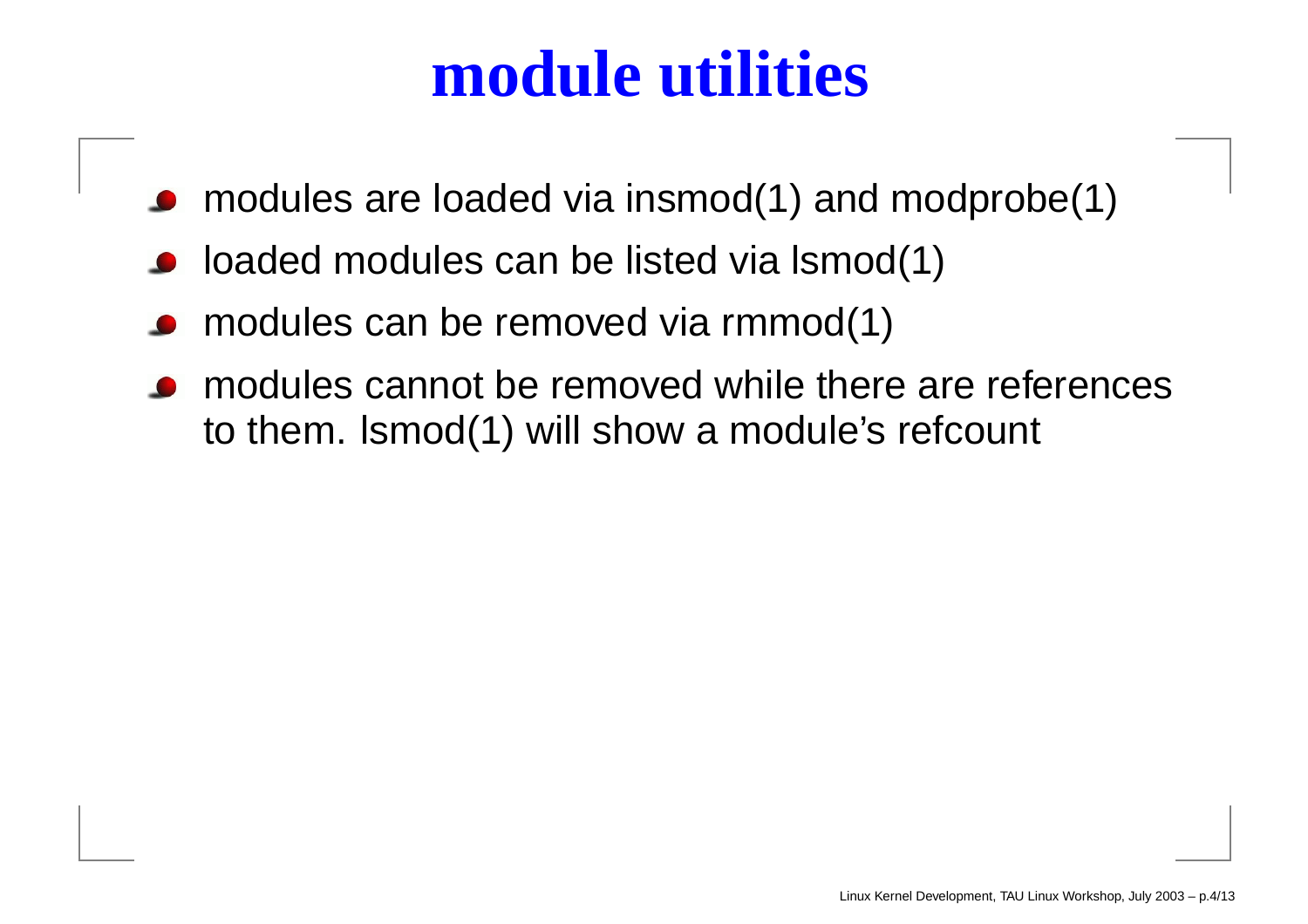# **creating an empty module**

```
#include <linux/kernel.h>
#include <linux/module.h>
int init_module(void)
\{/* do something to initialize the module */
        return 0; /* on error, return -EERR */
}
void cleanup_module(void)
{
        /* cleanup after the module */
}
```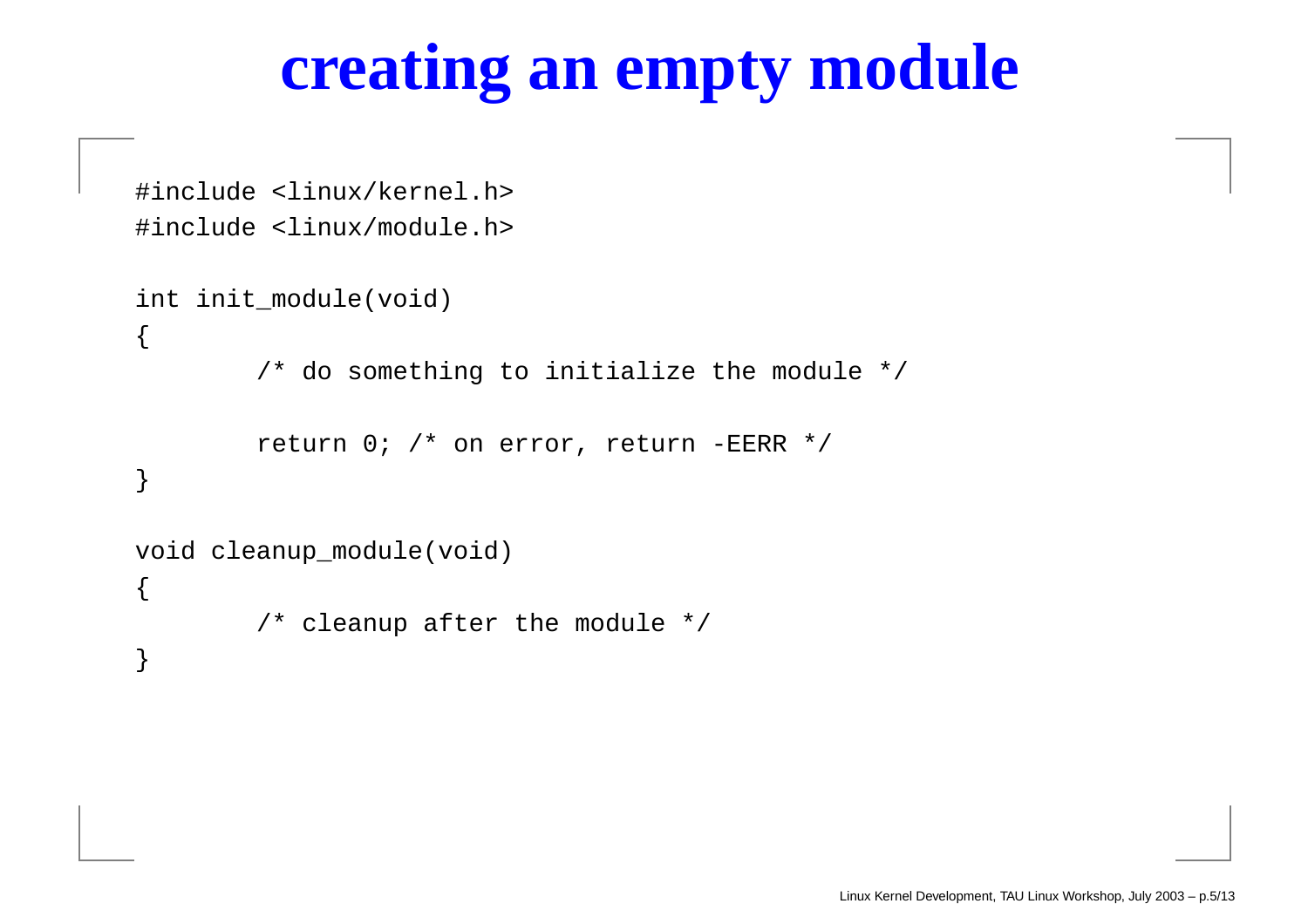#### **creating <sup>a</sup> character device**

int init\_module(void)

 $\{$ 

}

{

}

int ret;

init\_kfib(&fibonacci);

if ((ret <sup>=</sup> register\_chrdev(KFIB\_MAJOR\_NUM, "kfib", &kfib\_fops)) <sup>&</sup>lt; 0) printk(KERN\_ERR "register\_chrdev: %d\n", ret);

return ret;

```
void cleanup_module(void)
```
unregister\_chrdev(KFIB\_MAJOR\_NUM, "kfib");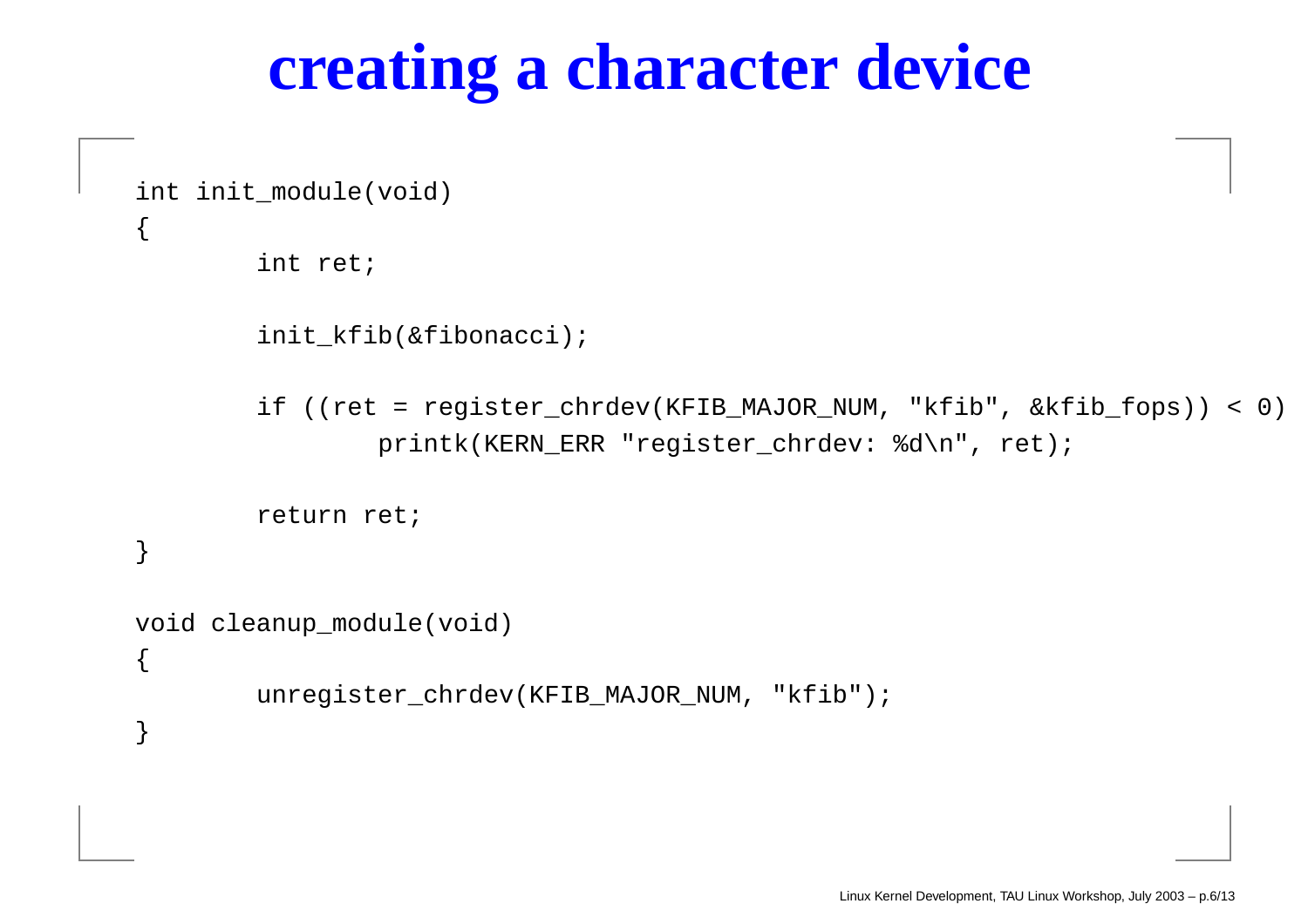### **creating <sup>a</sup> character device, cont'**

```
static int kfib_open(struct inode *inode, struct file *filp)
\left\{ \right.filp->private_data = &fibonacci;
         return 0;
}
static int kfib_release(struct inode *inode, struct file *filp)
\left\{ \right.return 0;
}
struct file_operations kfib_fops = {
         .owner = THIS_MODULE,
         .open = kfib_open,
         .release = kfib_release,
         .read = kfib_read
```

```
};
```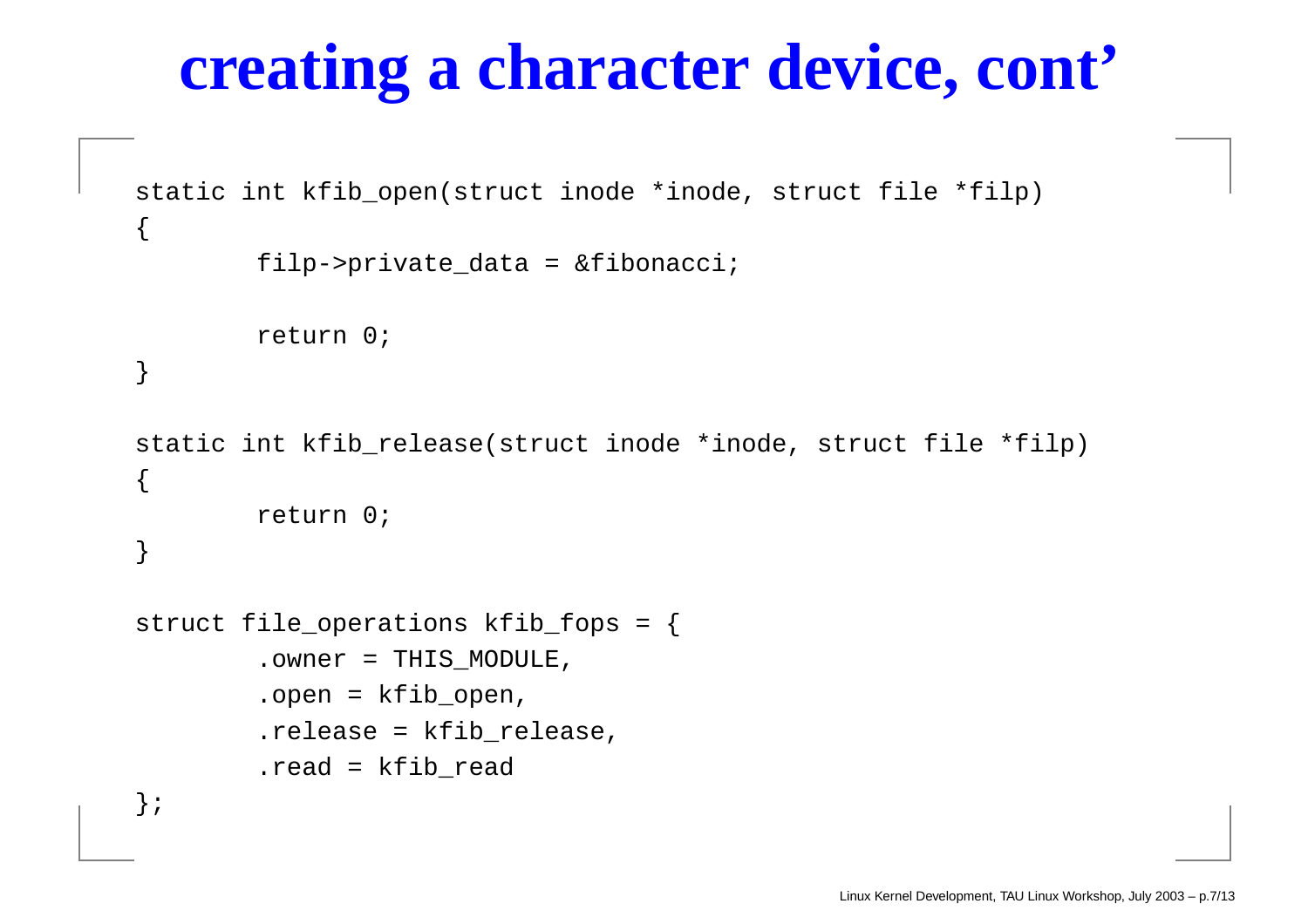#### **kfib\_read**

```
static int kfib_read(struct file *filp, char *ubuf, size_t count,
                     loff t * f pos)
{
        struct kfib* fib;
        unsigned int term;
        char kbuf[16] = {0,};
        size_t len;
        if (*f_pos != 0) /* second time we're called? we're through */
                 return 0;
        fib = filp->private_data;
        if (!fib)
                BUG();
```
...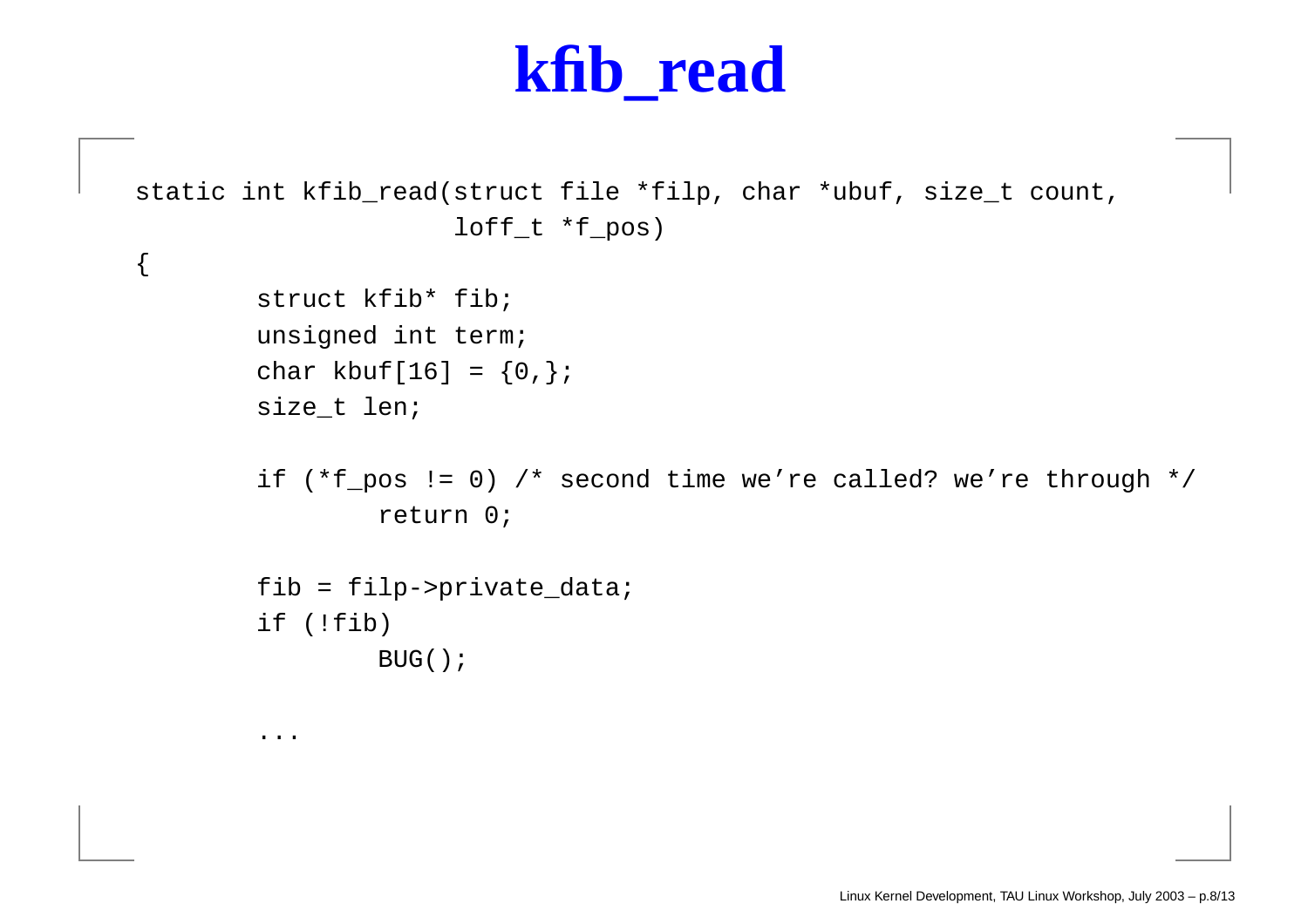#### **kfib\_read, cont'**

```
spin_lock(&fib->lock);
term = __kfib_calc_next_term(fib);
spin_unlock(&fib->lock);
```

```
snprintf(kbuf, sizeof(kbuf) - 1, "%d\n", term);
kbuf[sizeof(kbuf) - 1] = '\\0';len = min(count, strlen(kbuf) + 1);
if (copy_to_user(ubuf, kbuf, len))
        return -EFAULT;
```

```
*f pos += len;
return len;
```
}

...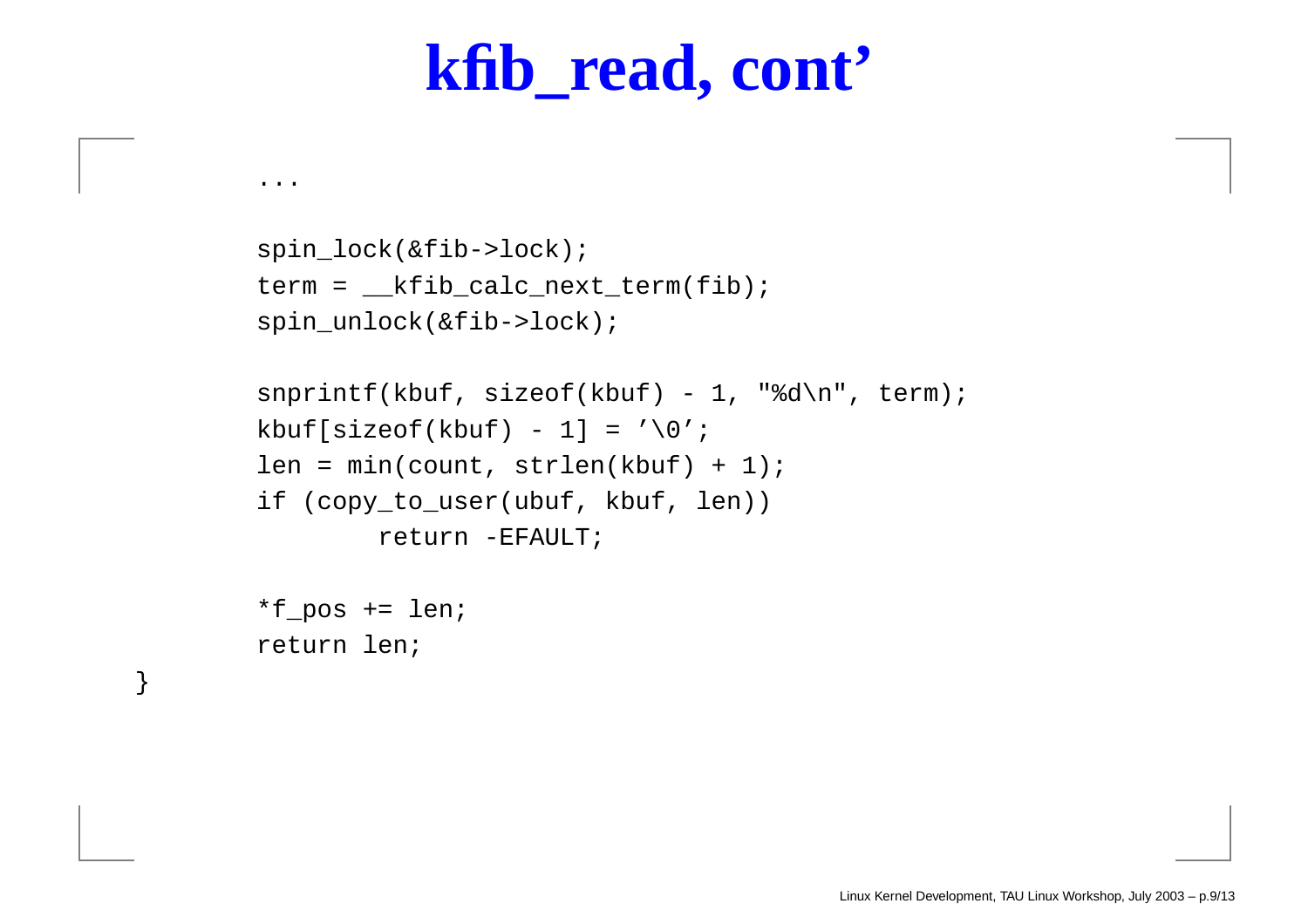#### **userspace, kernelspace**

When working in kernel memory, it is extremely important to not access userspace pointer directly, since they may be corrupt or malicious (not point where they are supposed to, or point where they are most definitely not supposed to). User memory must always be accessed via copy\_to\_user() or copy\_from\_user(). Other access methods, optimized for various scenarios, also exist.

> if (copy\_to\_user(ubuf, kbuf, len)) return -EFAULT;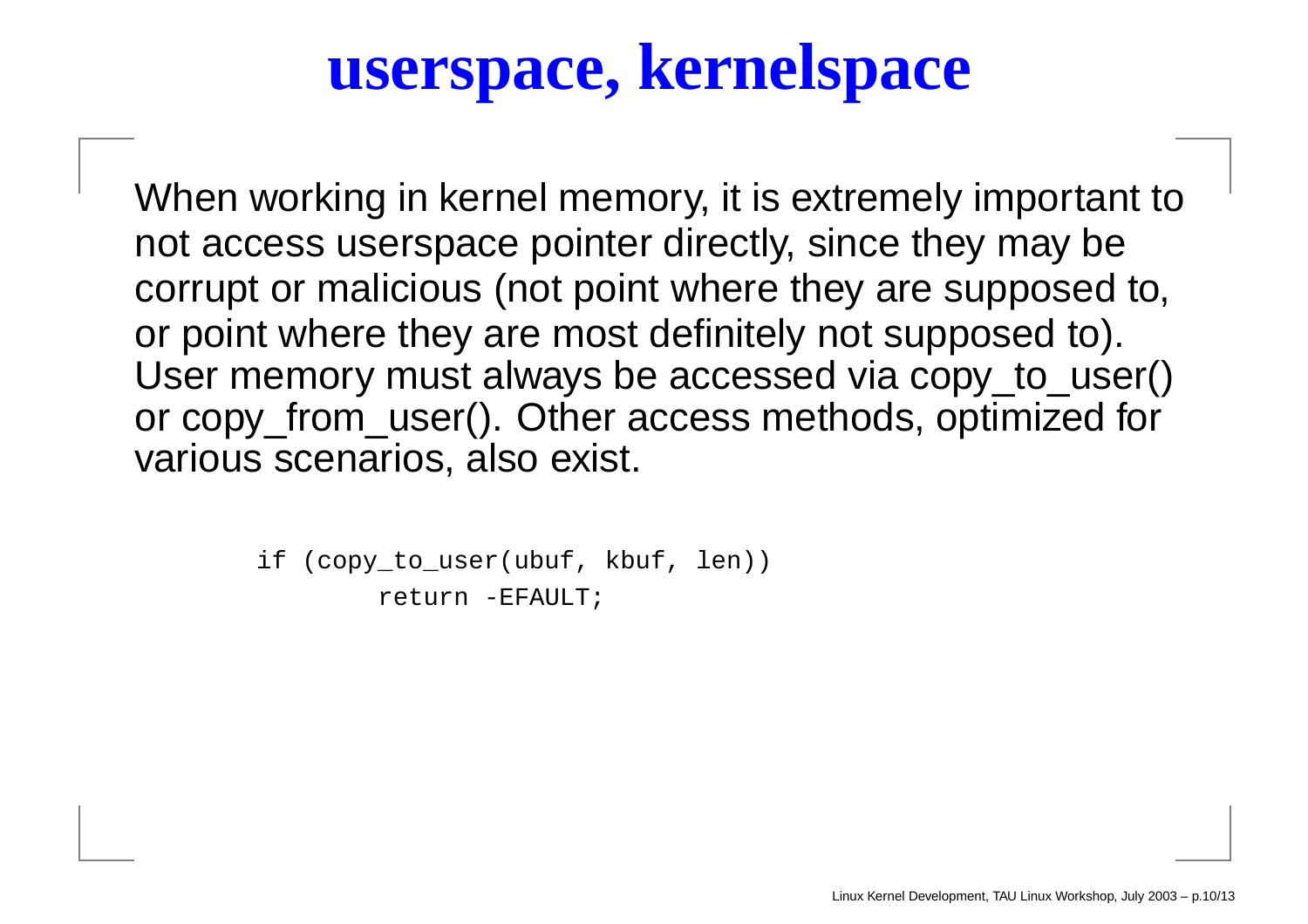# **SMP, races and locking**

When working in the kernel, one must always pay attention to potential races. For example, what happens if two cpu's execute this code at the same time?

```
static unsigned int __kfib_calc_next_term(struct kfib* fib)
{
        unsigned int term;
        if (!fib)
                BUG();
        term = fib->nmin1 + fib->nmin2;
        fib->nmin2 = fib->nmin1;
        fib->nmin1 = term;
        return term;
```
}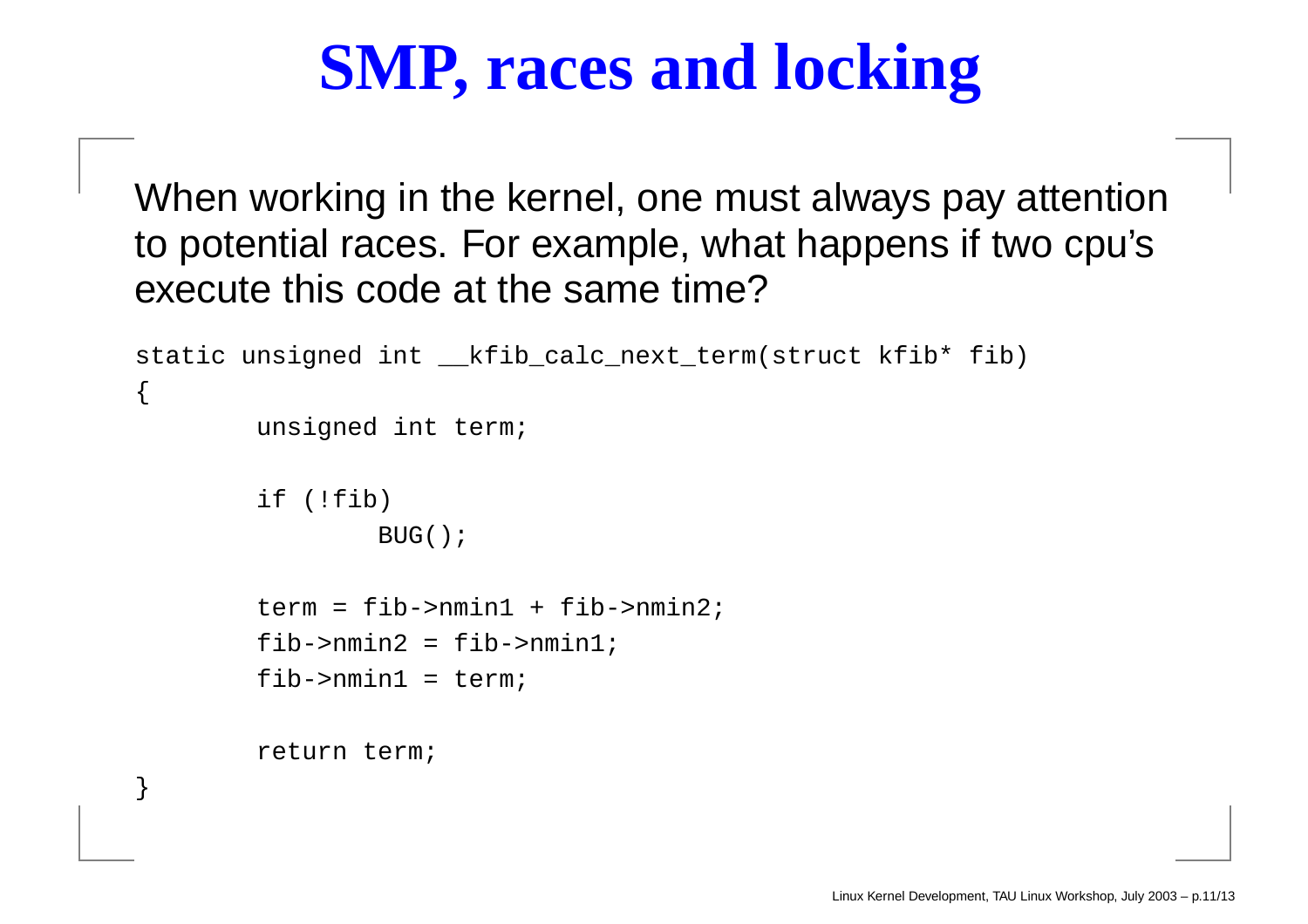# **SMP, races and locking, cont'**

Always lock to protect against races. The Linux kernel has various kinds of locks, depending on the usage scenarios. In this case we use the simplest one, <sup>a</sup> spinlock:

```
spin_lock(&fib->lock);
```

```
term = __kfib_calc_next_term(fib);
```

```
spin_unlock(&fib->lock);
```
The other simple primitive lock type is <sup>a</sup> mutex. The difference is that <sup>a</sup> spinlock is much faster, and code holding <sup>a</sup> spinlock must not sleep (schedule out). Due to kernel 2.4's non-preemptability, spinlocks are <sup>a</sup> NOP with just one CPU.